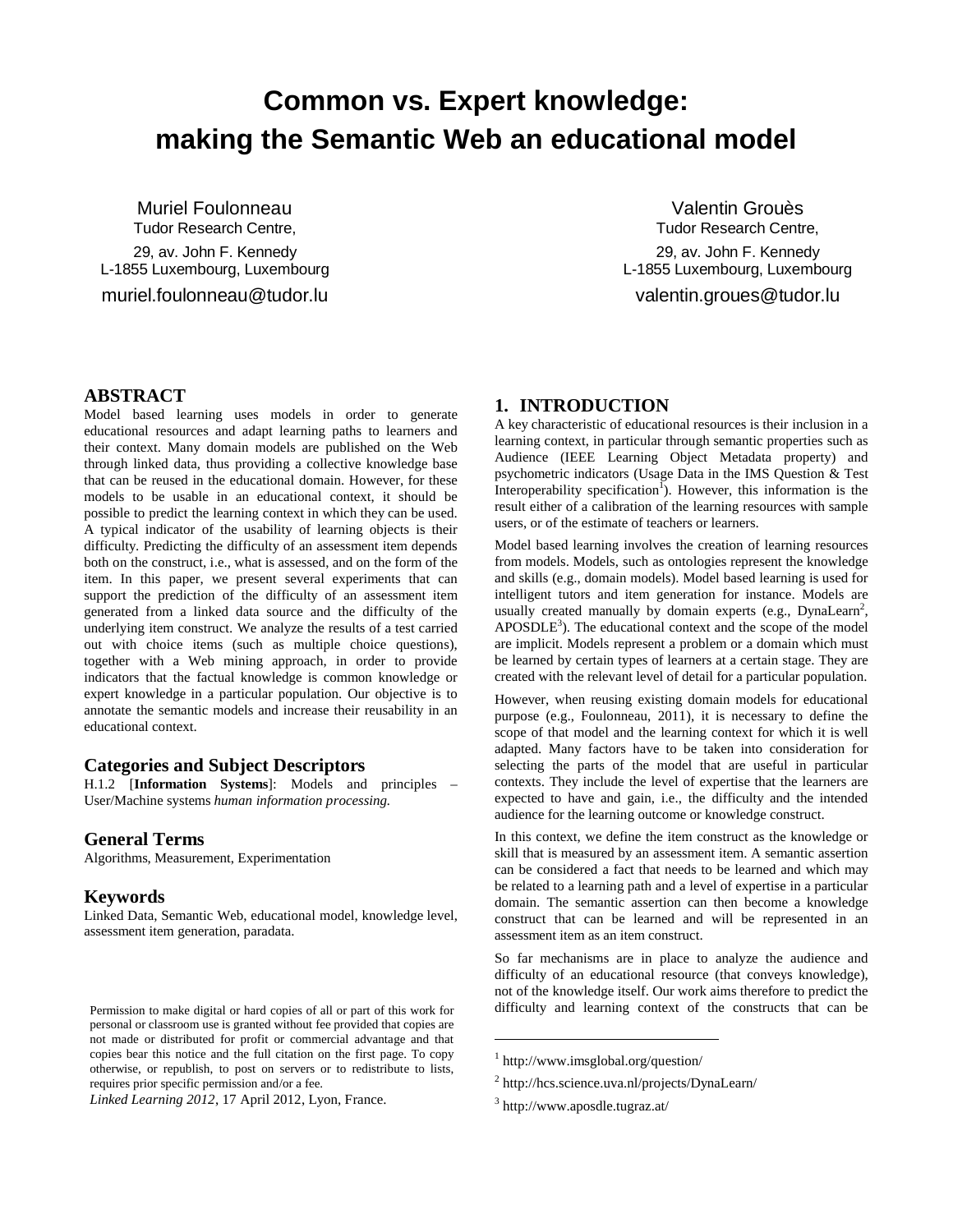extracted from the model. We used three approaches. The calibration of items generated from the model was carried out with sample users taking an online test. We identified factors of difficulty that are specific to the item through the semantic analysis of the items. . Finally, we investigated whether it was possible to predict the likelihood that a fact is widely known in a given population (common knowledge) through Web mining. We compared the results obtained in all three experiments. In all cases, the experiments only provide indicators for a specific data collection method, since there is no mechanism that would allow inferring directly that a fact is only known by experts (level of expertise that corresponds to the knowledge construct rather than difficulty of the item).

Our hypothesis is that part of the Linked Data Cloud can be used as a learning resource if we can assign relevant paradata to RDF assertions because they can help predict their usability in assessment items and learning resources. It is necessary for instance to identify facts that belong to expert knowledge vs. facts that belong to common knowledge. In this paper, we are suggesting strategies for predicting the difficulty of an assessment item and the type of inference that can be made on the underlying assertions.

#### **2. RELATED WORK**

The generation of assessment items from semantic models was investigated in several projects, including DynaLearn (Linnebank et al., 2010). Brown et al. (2005) and Lin et al. (2007) have implemented mechanisms to generate items from WordNet (although not in its RDF form). Papasalouros et al. (2010) generate multiple choice questions from OWL ontologies. Sung et al. (2007) generate semantic models before creating items based on those models. Foulonneau (2011) proposed to reuse knowledge published in the Linked Data Cloud to support the generation of assessment items.

However, none of these works allows defining which items are difficult or in which context they should be given. The difficulty of the item may come from a combination of the complexity of the knowledge construct or domain as learning outcome (e.g., relativity theory) and the forms of the items (e.g., the chance that a learner will know the correct answer in an open question is different from its chance to know the correct answer in a choice item). Assessment related research has essentially focused on measuring the difficulty and learning context at item level, rather than at the level of constructs or learning outcomes, since they highly depend on the learners' path.

The Item Response Theory allows calculating the difficulty of an item as well as its discrimination and pseudo guessing (Reise et al., 2005). IRT is widely used in high stake assessment to support the definition of tests for which the quality of items is critical. It is also used for adaptive testing (Van der Linden et al., 2000).

When items are created individually, it is possible to calibrate them and assign them usage data (e.g., difficulty, discrimination, pseudo guessing). Tests can then be created based on this usage data. However, when generating items from templates, it is possible to predict usage data from the calibration of the item template when the construct is not modified for each item (strong theory, Lai et al., 2009). It is also possible to use many indications on the cognitive aspects of the item in order to predict the difficulty of the item, although there is no complete framework that would allow taking into consideration all dimensions of an

item (Gierl et al., 2011). However, when the construct is modified for each item, then they all need to be calibrated (weak theory).

The reuse of models published on the Semantic Web would therefore benefit from the addition of annotations on the graphs on the learning context in which the assertions can be used. It would be possible to derive an annotation from data collected with assessment items (e.g., item difficulty), provided that the population is well described.

## **3. USAGE DATA AT ITEM LEVEL**

In order to obtain an approximation of the level of expertise that corresponds to the construct, two series of choice items were generated with the same construct, the same stem and the same correct answer option. They however use different distractors (i.e., incorrect answer options). If a similar result is found in both types of tests for a given item, then our hypothesis is that the item difficulty might be a valuable indicator of the level of expertise that corresponds to the item construct.

# **3.1 The generation of assessment items from the Linked Data Cloud**

In order to validate the usability of the Semantic Web as a source of knowledge for learning applications, we have developed a system, which generates assessment items from Linked Data (Foulonneau, 2011). It was implemented with a number of target access points, including DBpedia and FreeBase through Sindice<sup>4</sup>, which aggregates data from the Semantic Web. It uses links, for instance from DBpedia to the Flickr dataset. The system can support the delivery of Choice items and Match items, in IMS-QTI format (IMS Question & Test Interoperability Specification).

In order to create choice items, the system queries a semantic data source (in SPARQL) and collects data to fill an item template. The data include the stem variable, the correct answer option, as well as the distractors (incorrect answer options) and possibly a formative feedback.



**Figure 1 - A semantic fact as a knowledge construct**

For each item, instances of the same class as the one of the correct answer option are considered potential distractors.

We extracted 10 facts related to countries and their capital from DBpedia. These facts represent 10 item constructs: does the test taker know that country  $x$  has a capital named  $y$ ? Two sets of items were generated for each item construct IC, one in test T1, the other in test T2.

 $\overline{a}$ 

<sup>4</sup> http://sindice.com/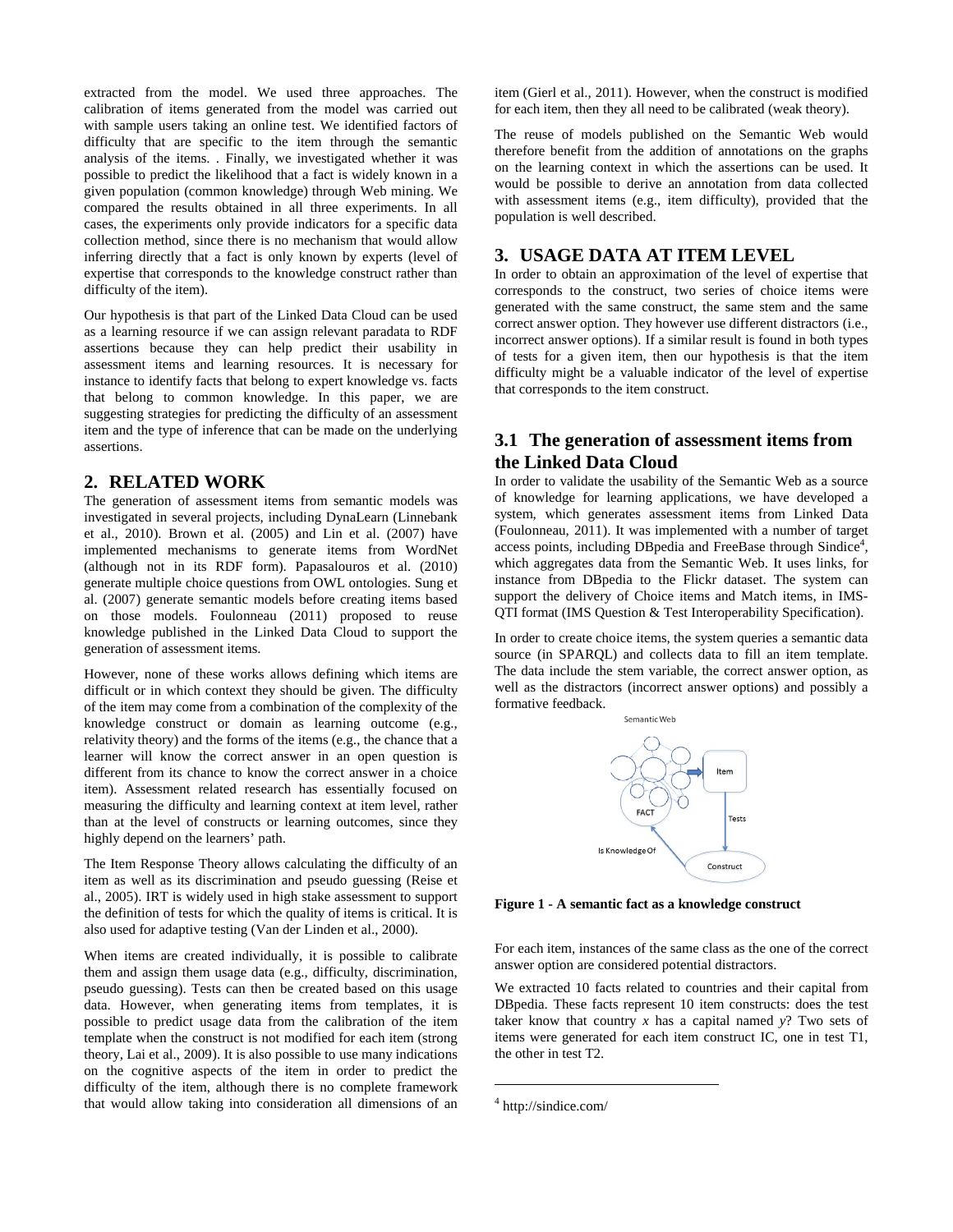Distractors for the items in the test T1 have been randomly selected among a pre-determined number of candidates. For T2, distractors have been selected based on their semantic similarity with the correct answer option.

We added a component (SemSim), which selects the distractors that are semantically closest to the correct answer. The similarity score for two instances is the weighted sum of the taxonomic, relational and attribute similarity metrics defined by (Maedche & Zacharias, 2002). It therefore uses concept properties and data linkage.

The fact extracted from the Linked Data source (e.g., that Einstein was a physicist) is considered as a factual knowledge construct (Figure 1). Items test that a particular test taker has indeed acquired this factual knowledge.

#### **3.2 Item difficulty calculated with IRT**

The test was made available online. T1 (the run with random distractors) and T2 (the run with non random distractors) were tested with 46 test takers. 22 test takers answered T1, 24 test takers answered T2. All test takers are French or come from French-speaking countries, although test items were generated in English.

Our objective is to determine whether the test outcomes indicate that certain item constructs created easy items consistently or difficult items consistently, thus indicating a clear trend (easy or not easy).

If the construct is either very easy or very difficult, it is expected that the difference in performance between the items in T1 and T2 will be low. For item constructs IC5 and IC8 for instance, the change of distractors has significantly dropped the rate of correct answers provided by the sample, from 82% to 29% in T1 and from 95% to 33% in T2. However, for the item construct IC7, the change of distractor only dropped the rate of correct answer from 91% to 88%.

| <b>Item</b><br>Construct | <b>Estimate T1</b> | <b>Estimate T2</b> |
|--------------------------|--------------------|--------------------|
| IC1                      | 0.072              | $-0.288$           |
| IC <sub>2</sub>          | $-0.298$           | 0.337              |
| IC3                      | 1.961              | 0.560              |
| IC4                      | 1.755              | 0.186              |
| IC <sub>5</sub>          | 0.084              | 0.305              |
| IC6                      | $-0.270$           | $-0.349$           |
| IC7                      | $-0.737$           | $-1.076$           |
| IC8                      | $-1.517$           | 0.751              |
| IC <sub>9</sub>          | $-0.284$           | 0.077              |
| IC10                     | $-0.767$           | $-0.502$           |

**Table 1 – Item difficulty in T1 and T2** 

We used the Item Response Theory to calculate the difficulty of the items in both T1 and T2 according to the Rasch model (Table 1). Higher values represent a higher difficulty of the items. T1 includes 6 items with negative values. Items measuring constructs IC6, IC7 and IC10 have very low values in both T1 and T2.

However, items measuring IC3 have a high value in both T1 and  $T2$ 

# **4. FACTORS OF DIFFICULTY OF THE ITEMS**

Based on the results obtained from running two tests with distinct items that measure the same constructs, we can set a new hypothesis, i.e., that it could be possible to determine the contribution of the item features (rather than the construct) to the difficulty of the item. By taking into consideration the semantic similarity of distractors, the rate of correct answers was lower than with the random selection of distractors, for all item constructs. It is likely that the semantic similarity of distractors has a direct impact on the difficulty of items. Therefore, it should be possible to predict the contribution of the choice of distractors to the item difficulty from the measure of the semantic similarity of distractors with the correct answer.

#### **4.1 Item dispersity measures**

The selection of distractors based on their semantic similarity with the correct answer significantly decreased the rate of correct answers. We set the hypothesis that it can be a relevant predictor of the rate of correct answers.

We therefore created a measure of the *dispersity* (*Di*) of the item, as the average semantic distance between each distractor  $\mathbf{r}$  and the correct answer  $\boldsymbol{a}$  for an item i having  $\boldsymbol{n}$  distractors. The dispersity is a float between 0 and 1 (1 being the maximal dispersity).

$$
Di(i) = \frac{1}{n} \sum_i d(n_i, a)
$$

where:

$$
d(a,b) = 1 - semsim(a,b)
$$

The semantic distance between two elements is defined as one minus the semantic similarity, **semsim**, between those two elements. This semantic similarity is computed by our SemSim component resulting in a float value between 0 and 1, 1 for two identical elements, 0 for two elements with no similarity found.

This measure however does not take into consideration the semantic distance between both distractors. If an item is created with *Jane Austen* as the correct answer and 3 options as *Jane Doo*, *Jane Austen*, and *Julie Austen*, both distractors are close (not semantically but with using a soundex or a string similarity measure). A user could deduce the correct answer from the fact that both distractors are close to the correct answer but not close to each other. An alternative would be to calculate the *global dispersity* (*GDi*) of the item that would include the distance between all options of the items, rather than only between distractors and the correct answer.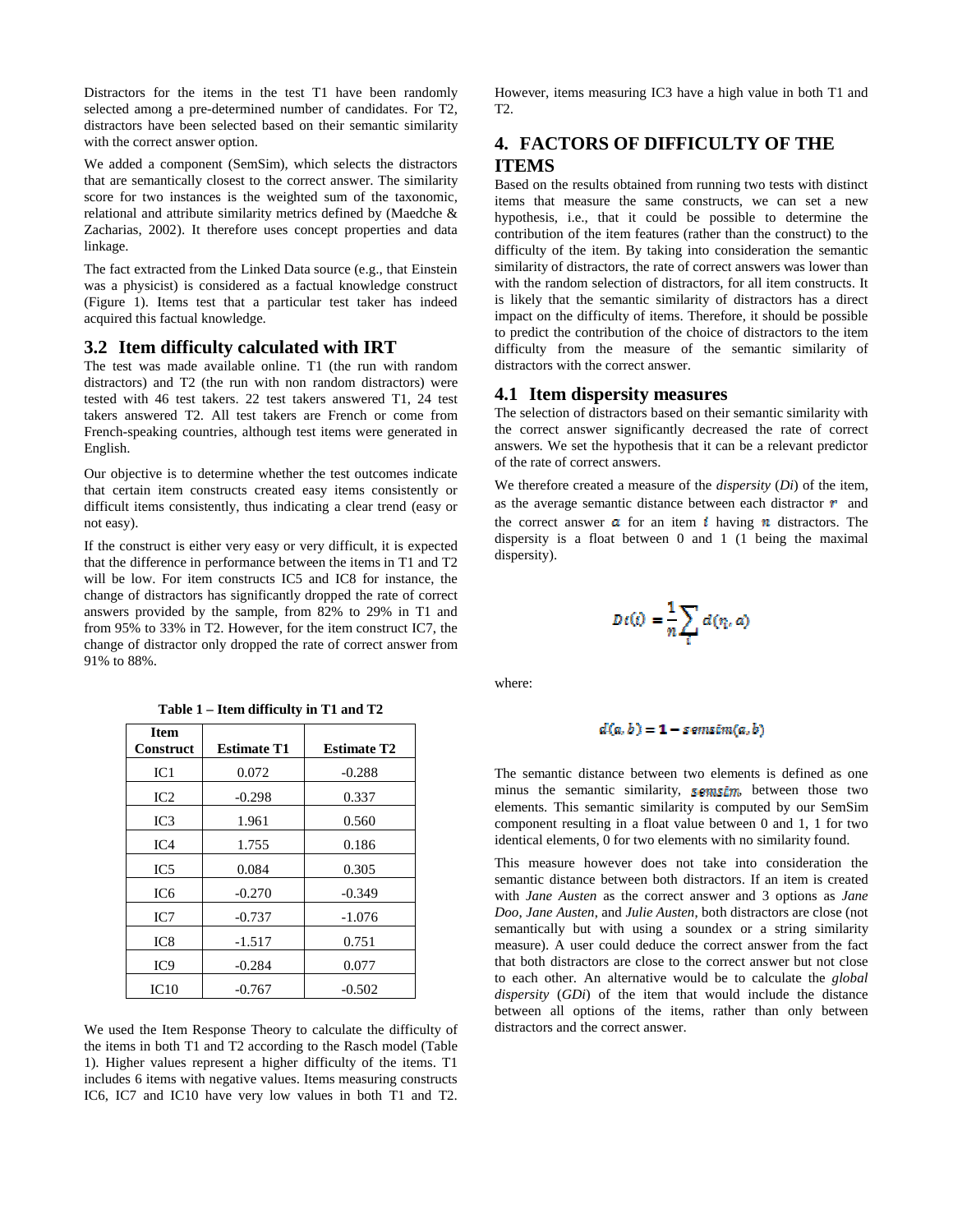$$
Gd_i = \frac{2}{n(n+1)} \left( \sum_{i=1}^n \sum_{j=i+1}^n d(\eta, \eta) + \sum_{i=1}^n d(\eta, a) \right)
$$

However, if the question is related to a writer (e.g., *who is the author of the novel 'Pride and prejudice'*?), and alternatives include only one writer or only one writer from the XIXth century, then even with a very vague knowledge on the topic, the candidate might guess the correct answer. It is therefore likely that both a high *Di* and a high *GDi* would decrease the difficulty of an item.

## **4.2 Item dispersity in T1 and T2**



**Figure 2 - Representation of the dispersity of the items (T1 in blue, T2 in red)**

Figure 2 presents the *dispersity* of items used in our experiment, both when the semantic similarity algorithm was used for the selection of distractors and when it was not used. Axis 3 represents the distance between distractors, whereas axis 1 and 2 represent the distance between a distractor and the correct answer. *Di* only uses Axis 1 and 2, whereas *GDi* uses all three axis. For IC4, IC5 or IC7, the difference is very small between T1 and T2. However, for IC1, IC8, IC9 or IC10, the shapes are significantly different. Without surprise, the distance between distractors and the correct answer (axis 1 and 2) are shorter for T2. However, the distance between distractors themselves tends to be higher for T2. T2 includes more balanced items (triangles closer to equilateral shape), although this parameter was not taken into consideration when selecting distractors for T2.

## **4.3 Correlation between item difficulty and item dispersity**

We calculated the *dispersity* of items in both T1 and T2. Unsurprisingly, the semantic similarity algorithm significantly reduces the dispersity of items (from 0,05 for IC4 to 0,22 for IC9). The Pearson correlation between the percentage of correct answers and the *dispersity* (*Di*) of items is only 0,55 for T1 and - 0,43 for T2. Similar results are found for GDi (0,54 and -0,48).

These results would however need to be refined by focusing on cases when the similarity of distractors is expected to have had the most significant impact. However, they open interesting perspectives for the prediction of the contribution of item specific features to the complexity of the item and therefore the identification of the difficulty of constructs derived from knowledge facts published on the Semantic Web.

# **5. PREDICTING COMMON KNOWLEDGE BY MINING THE WEB**

The collection of data from test takers however requires a pseudocalibration phase, as presented in section 4. This implies a cold start issue similar to the one encountered with recommender systems. As long as a sufficient number of persons has not taken a test item extracted from an RDF assertion, and possibly various forms of test items (e.g., choice items and match items), it is impossible to derive any information on the RDF assertion itself.

We set the hypothesis that for certain types of assertions, it is possible to derive relevant information from the expected exposure of learners to the corresponding concepts. We aim to verify whether we could successfully predict the test results presented in section 3.

In the case of countries and capitals, we verified whether there was a correlation between the Web presence of the concepts and our preliminary conclusions from the user test, on common vs. uncommon knowledge.

We launched searches on the stem variable (country name) and on the correct answer (capital name) on Google. We set the Google advanced search parameters so that only French speaking pages would be returned. A moderate filter was set on the results, the "instant search" parameter was not activated. Google returns a prediction on the number of results, which explains the round numbers provided.

For searches in Google France, we used the French spelling of countries and capitals, although the test was given in English, with two countries having a different spelling in French and in English, and one capital having a different spelling in French and in English.

The Pearson correlation between T1 and T2 and the occurrences of the correct answer options (name of capitals) in Google France is rather high (0,72). This suggests that even a relatively simplistic Web mining approach can provide a satisfactory prediction of the difficulty that can be attached to the RDF assertion. The same experimentation was repeated without specification on the language. The correlations appeared much lower.

In this approach, we assume that the Web presence reflects to some extent the exposure and the familiarity of the population considered with the concepts, this suggests an indirect link between the user knowledge and the correct answer. Indeed, it is not clear whether the exposure to a concept would help predict common knowledge in a particular population more accurately than the exposure to all concepts in the related domain (e.g., geography of Africa) for instance. The prediction of factual knowledge should be considered in light of the other facts already known by candidates and the general awareness of the test takers on a particular topic (culture). Nevertheless, the presence of concepts on the Web can provide an initial insight on the common knowledge acquired by people of a certain culture.

This evaluation should still be consolidated, in particular in order to further characterize the presence of concepts on the Web, and more importantly of combinations of concepts, and taking into consideration the language bias that might have been introduced in this initial evaluation. Nevertheless, these preliminary conclusions suggest that the Web mining approach could be used as one component for the prediction of the difficulty of the learning outcome or the the level of expertise that usually includes this type of knowledge. It should then be possible to use the Semantic Web and the links between datasets to support the construction of learning paths and develop new interactions between users and the Semantic Web.